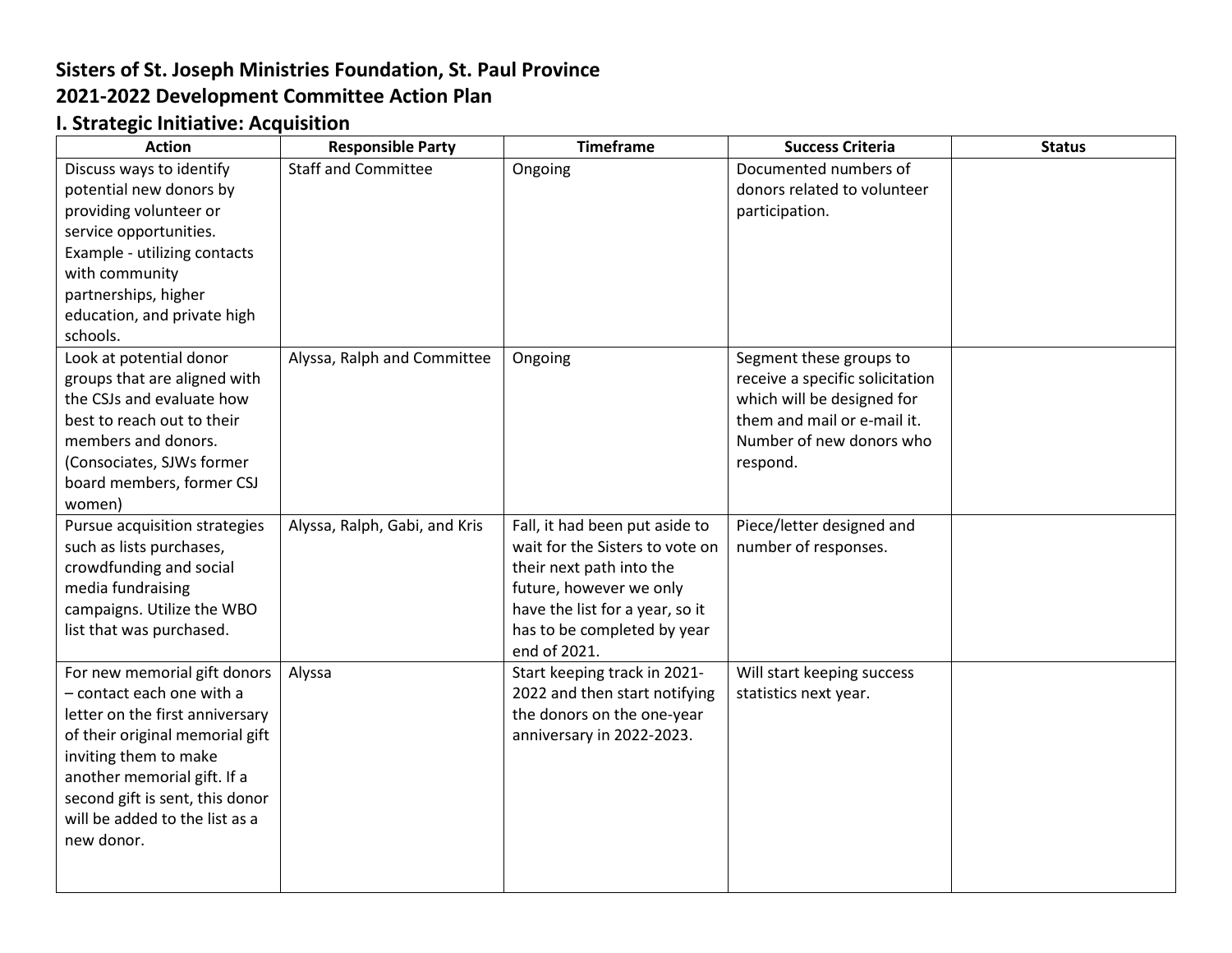| Work with Board to identify<br>at least 2 new prospects<br>each. | Ralph, Kris and Board | On going      | Face to face meetings with<br>20 new prospects by staff<br>and BOD members.                                                                         |                                             |
|------------------------------------------------------------------|-----------------------|---------------|-----------------------------------------------------------------------------------------------------------------------------------------------------|---------------------------------------------|
| Pilot Gen Z and Millennial<br>engagement campaign                | Alyssa                | February 2022 | Launch efforts to attract<br>younger donors by<br>developing and delivering<br>messages through platforms<br>that resonate with their<br>lifestyle. | Coordinate with the<br>Marketing Committee. |

## **II. Strategic Initiative: Retention**

| <b>Action</b>                   | <b>Responsible Party</b>  | <b>Timeframe</b>     | <b>Success Criteria</b>       | <b>Status</b> |
|---------------------------------|---------------------------|----------------------|-------------------------------|---------------|
| Regularly review managed        | Committee reviews, Ralph  | Bi-monthly review of | More donors giving annually   |               |
| lists to keep A level prospects | will report on metrics.   | portfolios.          | better list segmentation in a |               |
| inline of sight and rebalance   |                           |                      | tiered pool.                  |               |
| pools accordingly.              |                           |                      |                               |               |
| Document cultivations and       | Ralph                     | Monthly check in.    | Documented increase           |               |
| donor actions in RE.            |                           |                      | contacts                      |               |
| Board and Committee to          | Board and Committee;      | To be discussed      |                               |               |
| make acknowledgement calls      | coordinate with Alyssa    |                      |                               |               |
| Audit all fundraising methods   | Development Committee and | On going             | Increased number of donors.   |               |
| and then implement into the     | Staff                     |                      |                               |               |
| annual fund using a variety of  |                           |                      |                               |               |
| pieces and messages,            |                           |                      |                               |               |
| including different mailings    |                           |                      |                               |               |
| for specific segments.          |                           |                      |                               |               |
| Integrate the Marketing         |                           |                      |                               |               |
| Committee to produce a          |                           |                      |                               |               |
| high-quality piece.             |                           |                      |                               |               |
| Conduct wealth                  | Staff - will report to    |                      | Rebalance managed             |               |
| enhancement or overlays to      | Committee.                |                      | portfolios, accordingly.      |               |
| better target high-capacity     |                           |                      |                               |               |
| high affinity donors.           |                           |                      |                               |               |